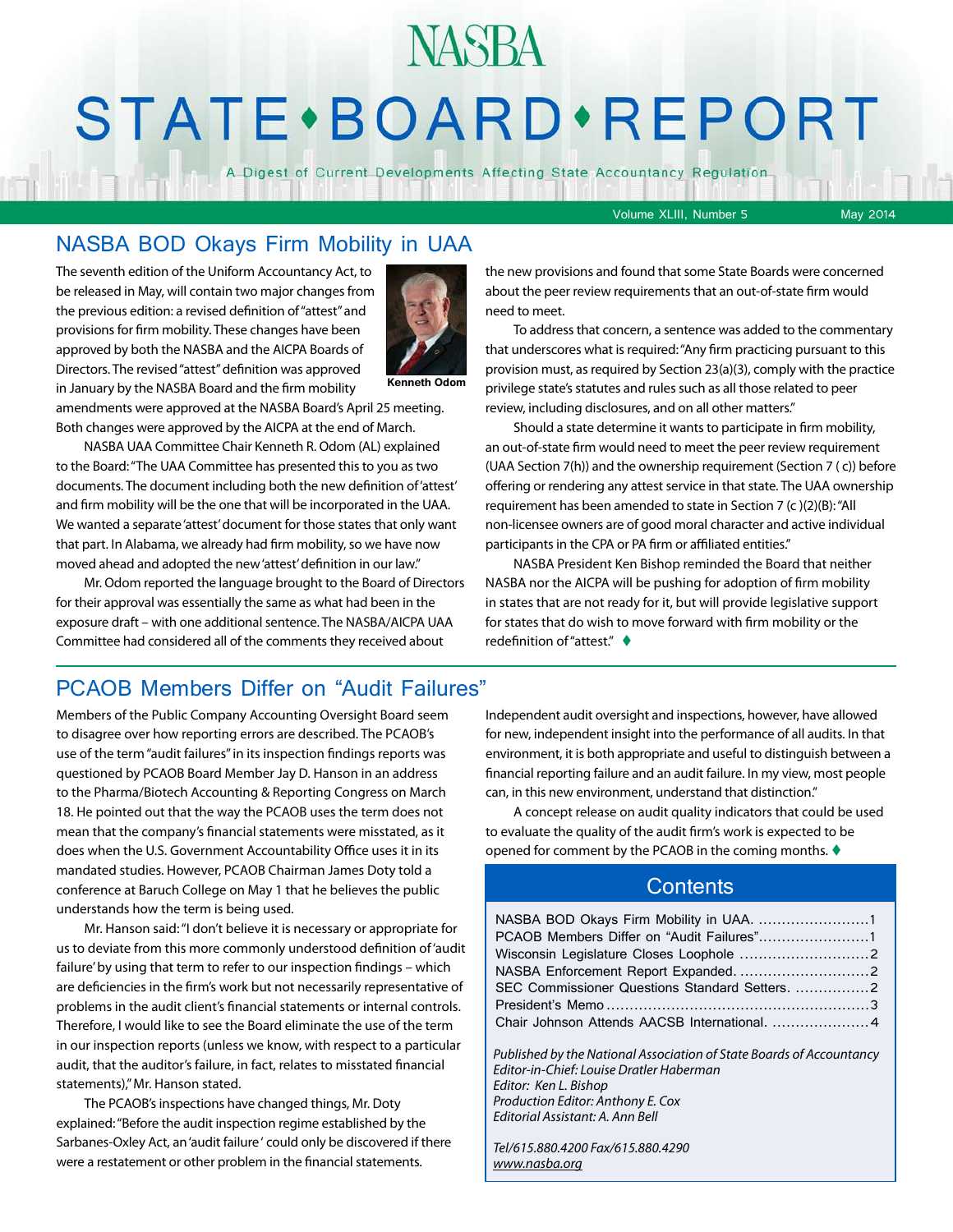#### <span id="page-1-0"></span>Wisconsin Legislature Closes Loophole

Thanks to the coordinated efforts of the Wisconsin Board of Accountancy, the Wisconsin State Society of CPAs, NASBA and the AICPA, legislation was passed in April that has kept CPAs in Wisconsin substantially equivalent to others in the U.S. This legislative outcome was a response to Wisconsin Act 114, passed last December, that allowed, with limited exceptions, anyone to take certain professional examinations in Wisconsin regardless of their educational background. While noble in its intent to allow individuals different pathways to obtain their professional licenses, there were several unintended consequences in the bill that left alone would have caused great harm to the CPA profession.

NASBA Director of Legislative Affairs John Johnson explained that: "In the past, when NASBA has detected loopholes in state statutes, it has worked closely with the AICPA, State Societies, State Boards of Accountancy, and advocates for the profession in those states to close such loopholes. That level of collaboration was instrumental for this bill in Wisconsin."

As a result, on April 8, 2014, Governor Scott Walker signed into law legislation reinstating an education requirement to sit for the Uniform CPA Examination. Although the signed bill reduces the credit hours from 150 to 120 in order to take the Examination, it does retain the benchmark of 150 credit hours for licensure.

"Had NASBA, the AICPA, and the Wisconsin Board and the Wisconsin Institute of CPAs been unsuccessful in this effort, we would have had to discontinue offering the Exam in Wisconsin, and CPA candidates in Wisconsin would have been forced to apply to other

jurisdictions to take the Exam," NASBA President Ken L. Bishop 1848 observed. "Those are both precedents that no one wants set in any jurisdiction, and NASBA stands ready to assist State Boards and their allies in defeating any measure that could potentially undermine the rigor of the CPA certification process, and its ability to protect the public."  $\blacklozenge$ 

**WISCONSIN** 

#### NASBA Enforcement Report Expanded

The NASBA Enforcement Resources Committee, chaired by Harry O. Parsons (NV), continues to work with NASBA staff to gather information from federal agencies regarding disciplinary or enforcement matters involving CPAs. As edited by Regulatory Affairs Manager Stacey Grooms, the quarterly Enforcement Report being sent to the Accountancy Boards' Executive Directors now includes information gathered from the SEC A&A Reports and Litigation Releases, IRS Bulletins, and the PCAOB and AICPA web sites and publications.

To improve the ease of use of the quarterly report, more jurisdictional identifiers have been added. The spreadsheet's first column shows any jurisdictions referenced in the federal report, including states of licensure, location of violation, court of jurisdiction, etc. For the April report, another column was added that brings in information from the Accountancy Licensee Database to assist Boards in identifying their licensees. The next quarterly report will be distributed in July.  $\blacklozenge$ 

#### SEC Commissioner Questions Standard Setters

Who is setting standards has become one of the themes addressed by SEC Commissioner Daniel Gallagher in his recent public addresses. Speaking to the International Institute for Market Development on April 16 he questioned forcing nations to accept a unitary set of regulatory standards created by international bodies and on March 27 he told Tulane University's Corporate Law Institute he took issue with third parties attempting to determine what should be in corporate filings. NASBA's Standards Study Group will discuss these issues at the Regional Meetings. (See President's Memo on page 3.)

While Commissioner Gallagher said it is wise to leverage relationships with regulators in other countries in order to avoid duplicative or contradictory regulations among jurisdictions, he added: "This does not, however, mean engaging in the type of so-called 'regulatory harmonization' that has come to mean a top-down, forcible imposition of one-size-fits-all regulatory standards on sovereign nations. 'Harmonization,' unfortunately, has become a euphemism for forcing nations to accept a unitary set of regulatory standards created by international bodies such as the Group of Twenty, the Financial Stability Board, and the International Organization of Securities Commissions. To be blunt, it is the height of regulatory hubris to assume that not only is there a single regulatory solution to a problem, but that simply by banding together in international forums, we imperfect regulators can find that perfect solution."

The SEC's authority to prescribe standards for corporate filings was stressed by Commissioner Gallagher in his March 27 presentation: "The



somewhat confusingly-named Sustainability Accounting Standards Board provides a good example of an outside party attempting to prescribe disclosure standards. I say 'confusingly-named' because the SASB does not actually promulgate accounting standards, nor does it limit itself to sustainability topics, although I suppose it is in fact a Board. The SASB argues that its disclosure

**Daniel Gallagher**

standards elicit material information that management should assess for inclusion in companies' periodic filings with the commission. I don't mean to single out the SASB, but it's important to stress that, with the sole exception of financial accounting – where the Commission, as authorized by Congress, has recognized the standards of the Financial Accounting Standards Board as generally accepted, and therefore required under Regulation S-X – the Commission does not and should not delegate to outside, non-governmental bodies the responsibility for setting disclosure requirements. So while companies are free to make whatever disclosures they choose on their own, so to speak, it is important to remember that groups like SASB have no role in the establishment of mandated disclosure requirements."

On May 1 the SASB announced Former SEC Chairman Mary Schapiro will serve as vice chair of the SASB's Board of Directors. The SASB describes itself as an independent organization that establishes and maintains industry-specific standards for use in disclosing material sustainability issues in annual filings to the SEC and it is "accredited to set standards by the American National Standards Institute."  $\blacklozenge$ 

ent batta utak kata barai kata utak kata barai kata utak kata barai kata kata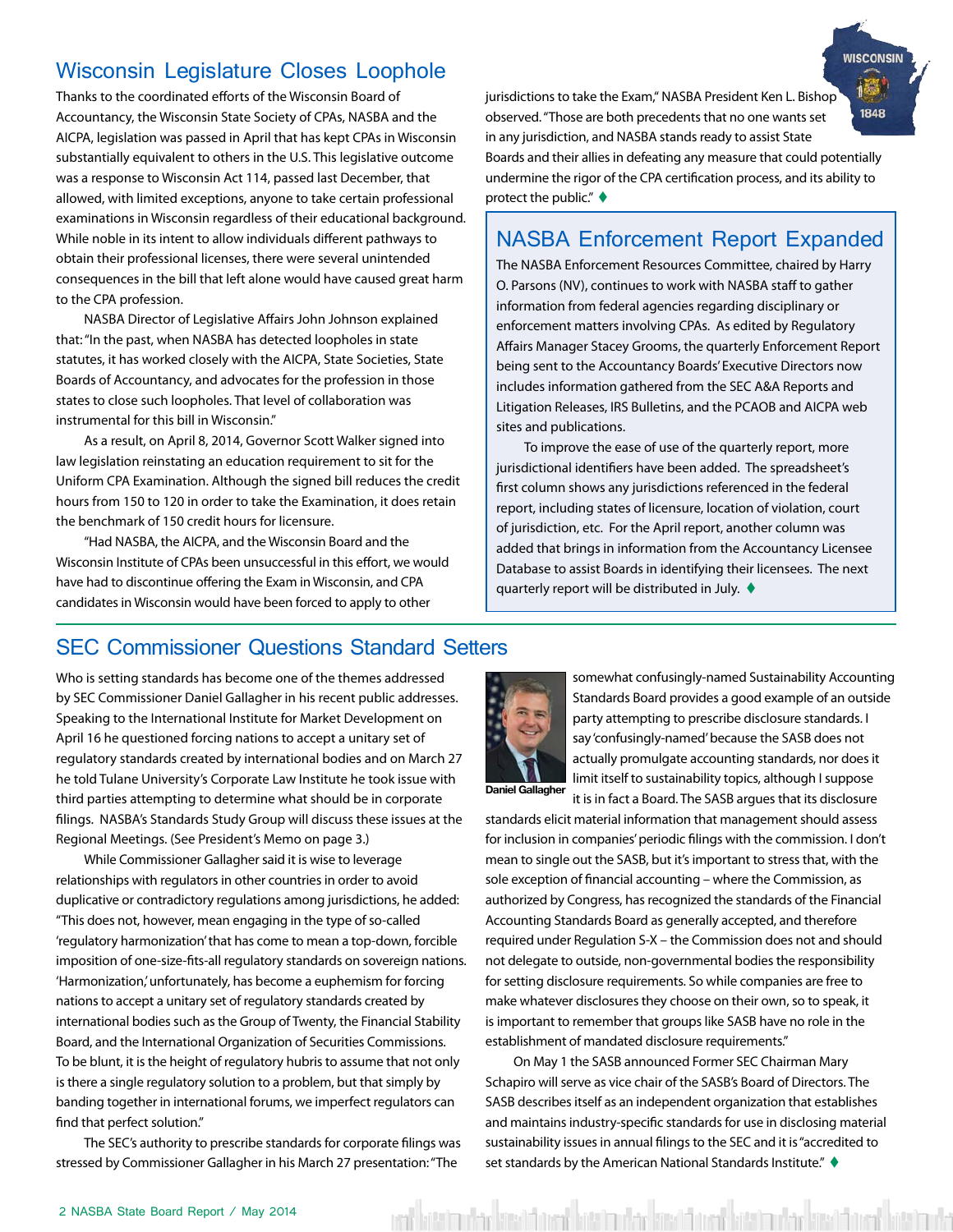# PRESIDENT'S MEMO

## **I Am Not a "Turf Guy"**

My predecessor, David Costello, and I used to compare stories and compete as to who was the poorest when we were kids. That debate continues and is often the catalyst for new recollections (sometimes enhanced slightly). The common recurring message is that both of us began our lives in humble financial environments, and that neither of us would change that -- even if we could.

One of my recollections of childhood is that I never recall feeling jealousy or "turfishness" (my word) towards others who had more material things or opportunities than my family had. In fact, I found it somewhat motivational. I never felt something was coming to me. I knew that if I wanted to improve my condition, then I had better be prepared to work hard. Now, what does this story have to do with, or have relevance to, NASBA and Boards of Accountancy?

I often write and speak about the importance of making both NASBA and Boards of Accountancy more relevant. Being relevant is not about gaining turf, but about being more significant in the deliberative processes in the accounting



**Ken L. Bishop President & CEO**

arena. In recent discussions about standards setting, promulgations of accounting related guidance and the creation of new frameworks and other such non-authoritative "standards," I often hear that "standards" are somehow flawed solely because of where they originate.

Those that work closely with me know that I often challenge that position. Remember that I am not a "turf guy." But I do agree with the underlying concern that historically Boards of Accountancy, and others, have often been relegated to enforcing standards, frameworks and guidance that have been unilaterally developed and promulgated by the profession or a special interest within the profession. The Constitution, Sarbanes-Oxley Act and State Law place the determination of what standards are to be enforced in the hands of state regulators, but what we frequently have is a classic "tail wagging the dog" scenario.

Others involved in accountancy regulation are also questioning the current processes. In a recent speech, Daniel Gallagher, a commissioner with the Securities and Exchange Commission (SEC) raised the issue of the legitimacy of third party organizations that unilaterally set accounting and financial disclosure standards with no apparent authority. He specifically singled out the Sustainability Accounting Standards Board (SASB) that is developing and releasing "Sustainability Standards" for U.S. companies to use in their annual filings. Mr. Gallagher maintains that only the Financial Accounting Standards Board, under the Financial Accounting Foundation, has the clear legal authority to issue such standards. His argument was not a "turf" argument, but a statement of fact. The SEC (and Boards of Accountancy) are seeing an increasing number of these types of accounting practice guidance occurring in their jurisdictions. I know many of the people who make up the bodies that unilaterally produce such guidance, and I hold many of them in high regard. My concern is not people, personalities or turf, but the disparate and nonregulated process used in their products' development.

After the Financial Reporting Framework for Small and Medium-size Entities (FRF for SMEs) issue last year (which you will recall was resolved through consensus with AICPA), NASBA's volunteer leadership realized that we should have been in a position to have proactively addressed State Boards' concerns in that matter earlier in the process. As a result, a new Standards Study Group (SSG) was named to consider the issue of the lack of Accountancy Boards' input and review of the standards setting process. The initial outcomes of that group's efforts were presented to the NASBA Board of Directors in April, and will be presented to the Boards of Accountancy at the Regional Meetings in June.

Some key elements of the SSG's conclusions are that Boards of Accountancy, through NASBA, should monitor and be responsive to proposed standards, guidance and frameworks used in public accounting. That monitoring would include a review of: the issuing body's authority; its membership's makeup and quality; the transparency of the standard-setting process the Accountancy Boards' input; potential regulatory concerns; and more.

I am looking forward to hearing the feedback at our Regional Meetings from our Boards of Accountancy regarding this next step in enhancing their, and NASBA's, relevancy. Not for "turf" reasons, but because it falls within the scope of our public protection mandate. Remember, I am not a "turf guy"!

Semper ad meliora (Always toward better things)

Jen L. Bohop

-- Ken L. Bishop President & CEO

shumbeted firms infected and contained finantial and under the finantial and contained firm